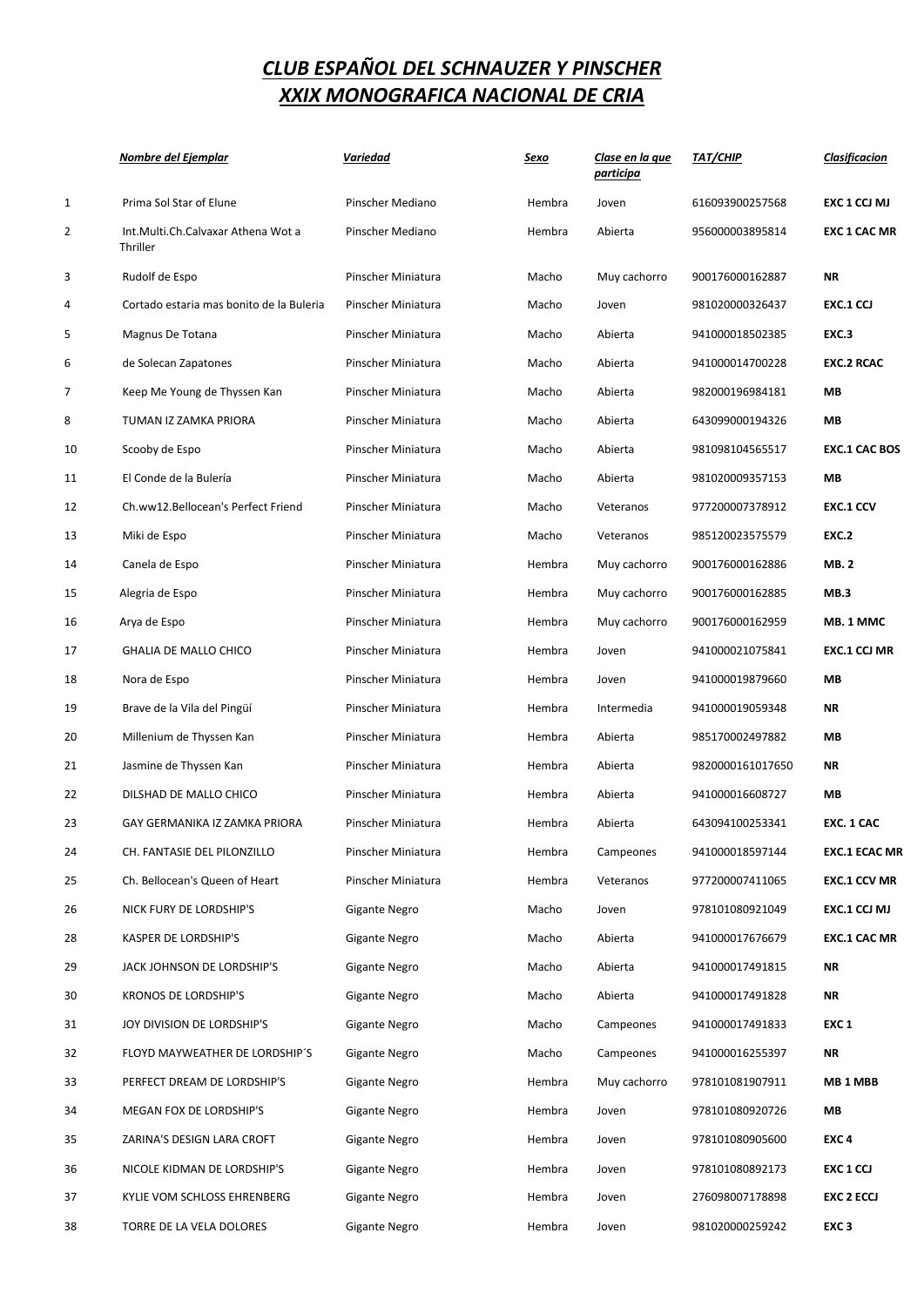| 39 | TORRE DE LA VELA DORIS             | <b>Gigante Negro</b> | Hembra | Joven        | 981020000259243 | В                     |
|----|------------------------------------|----------------------|--------|--------------|-----------------|-----------------------|
| 40 | LuisaCY WILLS DE LORDSHIP'S        | Gigante Negro        | Hembra | Abierta      | 941000018187775 | <b>EXC 1 CAC</b>      |
| 41 | ZARINA'S DESIGN TOCANDO LA GLORIA  | Gigante Negro        | Hembra | Abierta      | 990000000214011 | <b>NR</b>             |
| 42 | JAM SESSION DE LORDSHIP'S          | Gigante Negro        | Hembra | Abierta      | 941000017491812 | <b>NR</b>             |
| 43 | leyenda de lordships               | Gigante Negro        | Hembra | Abierta      | 941000019919532 | <b>NR</b>             |
| 44 | ANZUR DE RING PRINCE               | Gigante Negro        | Hembra | Abierta      | 941000017504988 | МB                    |
| 45 | Herr Riesen Lua dos menús sohnos   | Gigante Negro        | Hembra | Abierta      | 941000018268433 | EXC <sub>3</sub>      |
| 46 | Herr Rdiesen Jodie Foster          | Gigante Negro        | Hembra | Abierta      | 94100001674513  | EXC <sub>2</sub>      |
| 47 | HALLE BERRY DE LORDSHIP'S          | Gigante Negro        | Hembra | Campeones    | 941000016255391 | <b>EXC 1 RCAC BOS</b> |
| 48 | VIN DIESEL DE OS TOLIÑOS DO FERROL | Mediano Negro        | Macho  | Joven        | 941000021140216 | <b>NR</b>             |
| 49 | Ch J CHERNI STRAZHNIK Surprise     | Mediano Negro        | Macho  | Abierta      | 985141000867499 | <b>EXC 1 CAC BOS</b>  |
| 50 | JASPER DE BARBADURA                | Mediano Negro        | Macho  | Abierta      | 941000018271051 | <b>NR</b>             |
| 51 | Kalixta de Barbadura               | Mediano Negro        | Hembra | Joven        | 941000021405623 | <b>EXC 1 CCJ MR</b>   |
| 52 | MURA'S DESIGN CALVIN KLEIN         | Miniatura Blanco     | Macho  | Abierta      | 941000017214721 | EXC <sub>3</sub>      |
| 53 | MADE IN SPAIN LISTERINE            | Miniatura Blanco     | Macho  | Abierta      | 981098106213816 | MB                    |
| 54 | Jean Garnier del badulake          | Miniatura Blanco     | Macho  | Abierta      | 981098106494505 | EXC <sub>2</sub>      |
| 58 | CHARLOTTE DE SANTAMARIÑACANS       | Miniatura Blanco     | Hembra | Intermedia   | 982000210191580 | <b>EXC 1 CAC</b>      |
| 55 | HARLAND DEL BADULAKE               | Miniatura Blanco     | Macho  | Abierta      | 982000210179751 | <b>EXC 1 CAC MR</b>   |
| 56 | MURA'S DESIGN JENNIFER LOPEZ       | Miniatura Blanco     | Hembra | Muy cachorro | <b>TRAMITE</b>  | MB1 MBB               |
| 57 | HAYLEY DE PICHERA                  | Miniatura Blanco     | Hembra | Joven        | 941000019293145 | EXC 1 CCJ MJ          |
| 59 | MURA'S DESIGN DONNA KARAN          | Miniatura Blanco     | Hembra | Abierta      | 941000018426446 | <b>EXC 1 RCAC</b>     |
| 60 | CAROLA DE SANTAMARIÑACANS          | Miniatura Blanco     | Hembra | Veteranos    | 981098102294641 | <b>EXC 1 CCV MV</b>   |
| 61 | ebay de villa ossigi               | Miniatura Negro      | Macho  | Abierta      | 941000017554334 | <b>EXC</b>            |
| 62 | FRISKY WISKEY DE LORDSHIP'S        | Miniatura Negro      | Macho  | Cachorro     | 978101081906980 | MB1 MC                |
| 63 | COOPER DE ADUANA                   | Miniatura Negro      | Macho  | Cachorro     | 941000022135074 | ΝR                    |
| 64 | VICTORIOUS STAR FUEGO NEGRO        | Miniatura Negro      | Macho  | Intermedia   | 990000000215069 | <b>EXC 1 CAC</b>      |
| 68 | VICTORIOUS STAR CHE GUEVARA        | Miniatura Negro      | Macho  | Abierta      | 900118000323458 | <b>NR</b>             |
| 65 | WALTER DE ADUANA                   | Miniatura Negro      | Macho  | Intermedia   | 941000019678194 | EXC <sub>2</sub>      |
| 66 | EBANO DE YASMIN-DREAMS             | Miniatura Negro      | Macho  | Abierta      | 981098104834818 | <b>EXC</b>            |
| 67 | MADE IN SPAIN UTOPIA II            | Miniatura Negro      | Macho  | Abierta      | 981098106207227 | EXC <sub>2</sub>      |
| 69 | GUNS N'ROSES DE YASMIN DREAMS      | Miniatura Negro      | Macho  | Abierta      | 941000017958134 | <b>EXC</b>            |
| 70 | MERLIN DE VENTACAN                 | Miniatura Negro      | Macho  | Abierta      | 981098104641780 | <b>EXC</b>            |
| 71 | EXTASIS DE YASMIN                  | Miniatura Negro      | Macho  | Abierta      | 98109816005116  | <b>EXC</b>            |
| 72 | NO ONE DE ADUANA                   | Miniatura Negro      | Macho  | Abierta      | 938000000724961 | <b>EXC 1 RCAC</b>     |
| 73 | DYLAN DE ANESMAN                   | Miniatura Negro      | Macho  | Campeones    | 941000016408492 | <b>EXC 1 RCAC MR</b>  |
| 74 | FINAL FANTASY DE LORDSHIP'S        | Miniatura Negro      | Hembra | Cachorro     | 978101080953736 | МB                    |
| 75 | UMA DE LA VILLA Y ROBLE            | Miniatura Negro      | Hembra | Cachorro     | 938000000789176 | <b>MB1</b>            |
| 76 | RITA DE LA VILLA Y ROBLE           | Miniatura Negro      | Hembra | Joven        | 938000000779060 | <b>NR</b>             |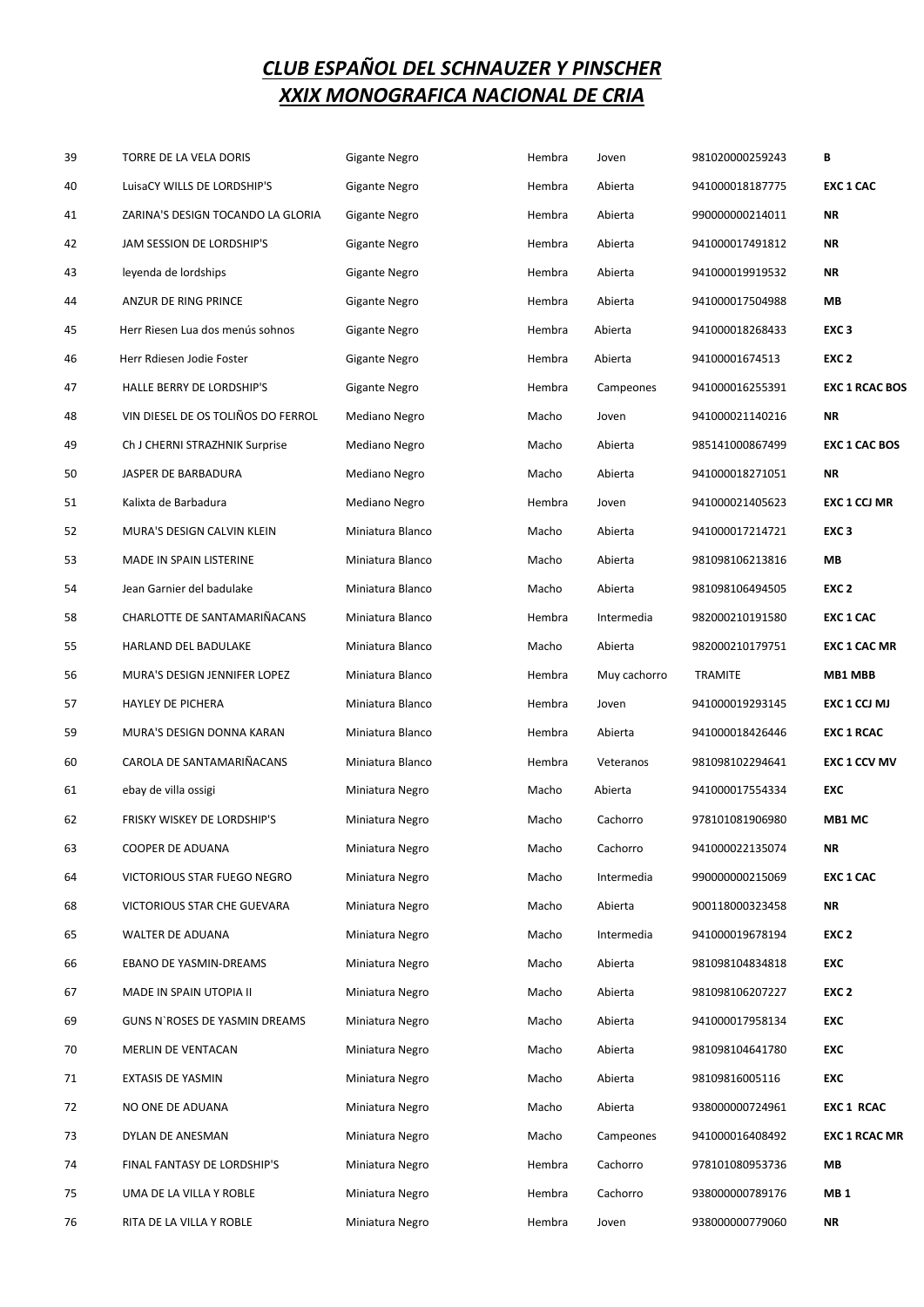| 77  | MARIOLA DE LA VILLA Y ROBLE                  | Miniatura Negro          | Hembra | Intermedia   | 938000000797291    | <b>EXC 1 RCAC</b>     |
|-----|----------------------------------------------|--------------------------|--------|--------------|--------------------|-----------------------|
| 78  | POMPEYA DE ADUANA                            | Miniatura Negro          | Hembra | Abierta      | 941000018868415    | <b>EXC 1 CAC</b>      |
| 79  | NASA DE ADUANA                               | Miniatura Negro          | Hembra | Campeones    | 941000016671371    | <b>EXC 1 RCAC</b>     |
| 80  | KAY DE ADUANA                                | Miniatura Negro          | Hembra | Campeones    | 941000014200040    | EXC <sub>2</sub>      |
| 81  | WHY IN MY HEART DE YERAY                     | Miniatura Negro Plata    | Macho  | Cachorro     | 941000022091531    | MB1                   |
| 82  | JCh No Lo Pienses De Yeray                   | Miniatura Negro Plata    | Macho  | Joven        | 941000019344941    | EXC 1 CCJ             |
| 83  | ZEUS DE PICHERA                              | Miniatura Negro Plata    | Macho  | Intermedia   | 941000018734291    | <b>EXC 1 RCAC</b>     |
| 84  | SCEDIR DUSTINHOFFMAN                         | Miniatura Negro Plata    | Macho  | Abierta      | 380260041306310    | <b>EXC 1 CAC MR</b>   |
| 85  | ICARO DE COANEGRA                            | Miniatura Negro Plata    | Macho  | Abierta      | 941000018253356    | ΝR                    |
| 86  | CH. MASTER CLASS DE YERAY                    | Miniatura Negro Plata    | Macho  | Abierta      | 941000014738022    | <b>EXC</b>            |
| 87  | <b>IMPOSIBLE DE YERAY</b>                    | Miniatura Negro Plata    | Macho  | Abierta      | 9810981062754      | EXC                   |
| 88  | <b>Z DE YERAY</b>                            | Miniatura Negro Plata    | Macho  | Abierta      | 941000017564641    | ΝR                    |
| 89  | Lollipop                                     | Miniatura Negro Plata    | Hembra | Muy cachorro | 941000022091837    | <b>MB1 MMC</b>        |
| 90  | ULTRACOOL DE YERAY                           | Miniatura Negro Plata    | Hembra | Cachorro     | 941000022091765    | MB1 MC                |
| 91  | PUÑETAS DE YERAY                             | Miniatura Negro Plata    | Hembra | Joven        | 941000021086900    | ΝR                    |
| 92  | <b>QUIRICA DE YERAY</b>                      | Miniatura Negro Plata    | Hembra | Joven        | 941000019906619    | EXC 1 CCJ MJ          |
| 93  | LAST OPPORTUNITY DE AKRA-LEUKA               | Miniatura Negro Plata    | Hembra | Intermedia   | 981098106273393    | ΝR                    |
| 94  | SILIUM DOLLY PARTON                          | Miniatura Negro Plata    | Hembra | Abierta      | 981020015327910    | <b>EXC1 CAC</b>       |
| 95  | Ella De Yeray                                | Miniatura Negro Plata    | Hembra | Abierta      | 941000017537694    | <b>EXC 2 RCAC</b>     |
| 96  | SUSANA DE MONTERA TORERO                     | Miniatura Negro Plata    | Hembra | Abierta      | 941000017937125    | EXC                   |
| 97  | JULIETT DE YERAY                             | Miniatura Negro Plata    | Hembra | Abierta      | 941000019036547    | <b>EXC</b>            |
| 98  | BLA BLA BLA DE YERAY                         | Miniatura Negro Plata    | Hembra | Abierta      | 941000017664722    | NR                    |
| 99  | Ch.E.Int.Ru.Bel. Guirnalda de Akra-<br>Leuka | Miniatura Negro Plata    | Hembra | Campeones    | 938000000714216    | <b>EXC 1 RCAC</b>     |
| 100 | Terry de Pichera                             | Miniatura Sal y Pimienta | Macho  | Muy cachorro | 941000021143293    | <b>MB1 MMC</b>        |
| 101 | FLASH GORDON DE LORDSHIP'S                   | Miniatura Sal y Pimienta | Macho  | Cachorro     | 978101080953383    | MB1 MC                |
| 102 | DREAMKISS TWIST OF FATE                      | Miniatura Sal y Pimienta | Macho  | Cachorro     | 643094100478029RUS | NR                    |
| 103 | <b>BONO I DEL BERROCAL</b>                   | Miniatura Sal y Pimienta | Macho  | Joven        | 981098106648699    | MВ                    |
| 104 | SCARAMOUCH DE AKRA-LEUKA                     | Miniatura Sal y Pimienta | Macho  | Joven        | 981020015339339    | EXC 1 CCJ             |
| 105 | Hendric's de Villa Cayna                     | Miniatura Sal y Pimienta | Macho  | Joven        | 900182001541577    | МB                    |
| 106 | AUXIMUN UTO UGHI                             | Miniatura Sal y Pimienta | Macho  | Abierta      | 380260100280334    | <b>EXC 1 CAC</b>      |
| 107 | ANTHARES NEW BLOOD BILL TURNER               | Miniatura Sal y Pimienta | Macho  | Campeones    | 941000017436035    | <b>EXC 1 RCAC BOS</b> |
| 108 | ANTHARES NEW BLOOD ANKARA                    | Miniatura Sal y Pimienta | Hembra | Muy cachorro | 990000001623721    | MB1                   |
| 109 | Marlango Rough Diamond                       | Miniatura Sal y Pimienta | Hembra | Joven        | 941000021113055    | MВ                    |
| 110 | Elite I de Lordship's                        | Miniatura Sal y Pimienta | Hembra | Joven        | 941000021488994    | <b>EXC 2 RCCJ</b>     |
| 111 | ELEKTRA DE LORDSHIP'S                        | Miniatura Sal y Pimienta | Hembra | Joven        | 978101080905876    | EXC 1 CCJ MJ          |
| 112 | Marlango Face to Face                        | Miniatura Sal y Pimienta | Hembra | Joven        | 941000021112536    | ΝR                    |
| 113 | Marlango Twist in the Night Away             | Miniatura Sal y Pimienta | Hembra | Intermedia   | 941000019515172    | МB                    |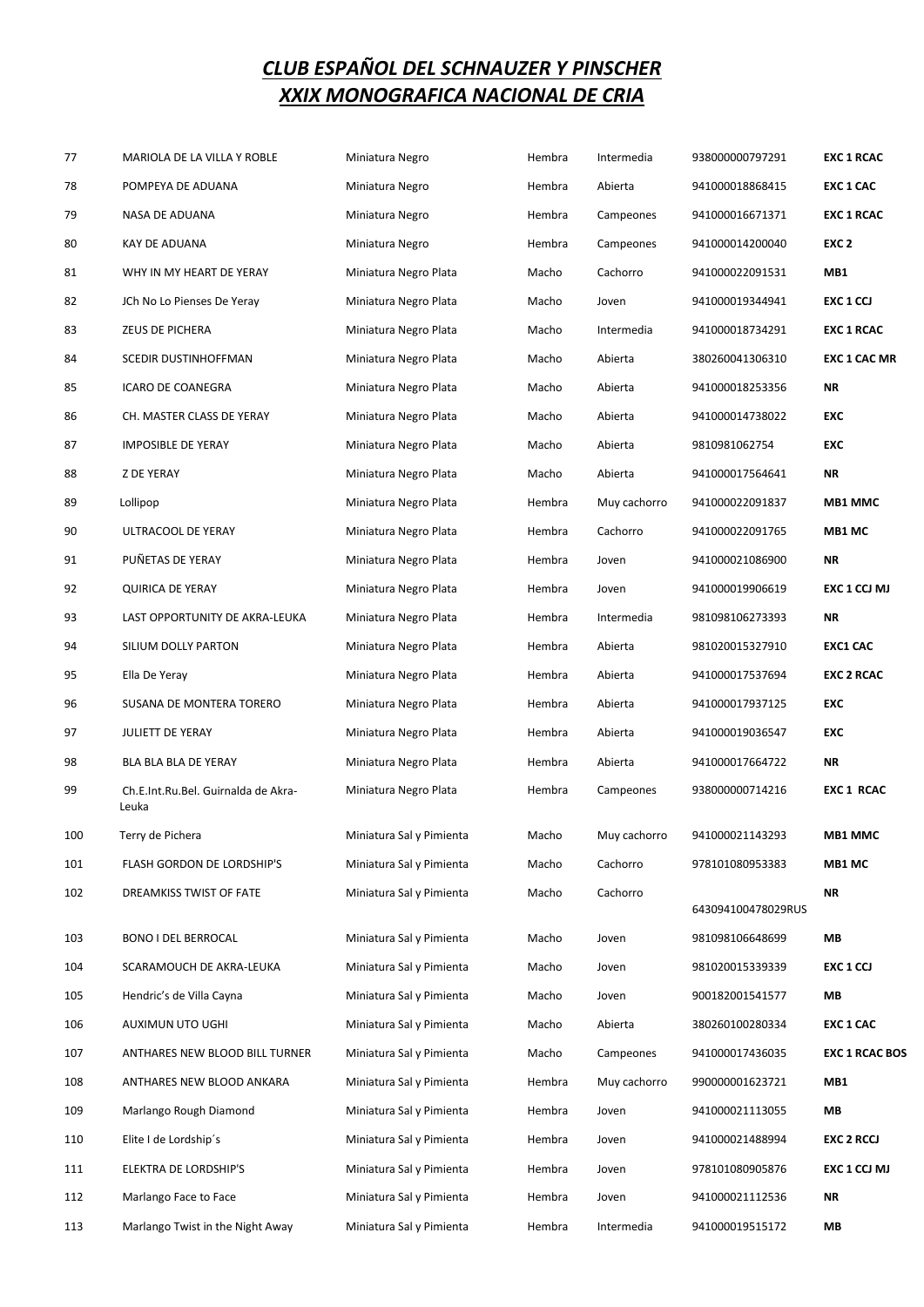| 114 | <b>MANOTERAS EARLY GIRL</b> | Miniatura Sal y Pimienta | Hembra | Abierta      | 941000017919240  | <b>MB</b>           |
|-----|-----------------------------|--------------------------|--------|--------------|------------------|---------------------|
| 115 | Manoteras Enia              | Miniatura Sal y Pimienta | Hembra | Abierta      | 941000017787955  | DESCA.              |
| 116 | Marlango Relight my fire    | Miniatura Sal y Pimienta | Hembra | Abierta      | 941000017010939  | <b>EXC 2 RCAC</b>   |
| 117 | <b>DUNA DE BARBADURA</b>    | Miniatura Sal y Pimienta | Hembra | Abierta      | 941000018623449  | <b>EXC 1 CAC MR</b> |
| 118 | ANTHARES NEW BLOOD CHELINA  | Miniatura Sal y Pimienta | Hembra | Abierta      | 967000009849191  | <b>MB</b>           |
| 119 | Marlango Poetry in Motion   | Miniatura Sal y Pimienta | Hembra | Abierta      | 941000018742438  | <b>NR</b>           |
| 120 | Raika del Berrocal          | Miniatura Sal y Pimienta | Hembra | Campeones    | 941000018416035  | EXC <sub>1</sub>    |
| 124 | ROCK I DEL BERROCAL         | Miniatura Sal y Pimienta | Macho  | Abierta      | 941000017218147  | <b>MB</b>           |
| 125 | <b>ISLA DEL BERROCAL</b>    | Miniatura Sal y Pimienta | Hembra | Joven        | 981098106493006  | <b>MB</b>           |
| 126 | <b>BARRO DEL BERROCAL</b>   | Miniatura Negro Plata    | Macho  | Campeones    | 941000018178916  | EXC <sub>1</sub>    |
| 127 | DELFIN KENNEL KION MIMOA    | Mediano Sal y Pimienta   | Macho  | Intermedia   | 941000019787793  | <b>EXC 1 CAC MR</b> |
| 122 | MISTERFLYNN ALIVE & KICKING | Miniatura Negro          | Macho  | Joven        | 941000019889402  | EXC 1 CCJ MR        |
| 123 | ADA DEL BERROCAL            | Miniatura Sal y Pimienta | Macho  | Joven        | 941000019990128  | <b>NR</b>           |
| 9   | CHOCOLAT DE MALLO CHICO     | Pinscher Miniatura       | Macho  | Abierta      | 941000014369507  | MB                  |
| 128 | SCEDIR YVES MONTAND-NA      | Miniatura Negro Plata    | Macho  | Abierta      | 3802601040945880 | EXC <sub>2</sub>    |
| 121 | DEL REAL EBANO I SALPI      | Miniatura Sal y Pimienta | Macho  | Muy cachorro | 941000185471121  | MB <sub>2</sub>     |

| <b>PAREJAS</b>                    | <b>DORSALES</b> | <b>CALIFICACION</b> |                                    |
|-----------------------------------|-----------------|---------------------|------------------------------------|
| <b>SCHNAUZER MINIATURA BLANCO</b> | $55 - 60$       | 1 <sup>°</sup>      | <b>FCO JOSE FERNANDEZ SAEZ</b>     |
| <b>ZWERGPINSCHER</b>              | $22 \t9$        | 2º                  | <b>MALLO CHICO</b>                 |
| SCHNAUZER MINIATURA NEGRO/PLATA   | 82 - 95         | 3º                  | <b>JUAN MANUEL LOZANO MARTINEZ</b> |

#### *GRUPO DE CRIA*

| SCHNAUZER GIGANTE NEGRO         | 26/28/40    | 1º | LORDSHI'P                 |
|---------------------------------|-------------|----|---------------------------|
| SCHNAUZER MINIATURA NEGRO/PLATA | 90/82/87/95 | 2º | <b>SCHNAUZER DE YERAY</b> |
| <b>ZWEGPINSCHER</b>             | 22, 9, 17   | 3º | <b>MALLO CHICO</b>        |